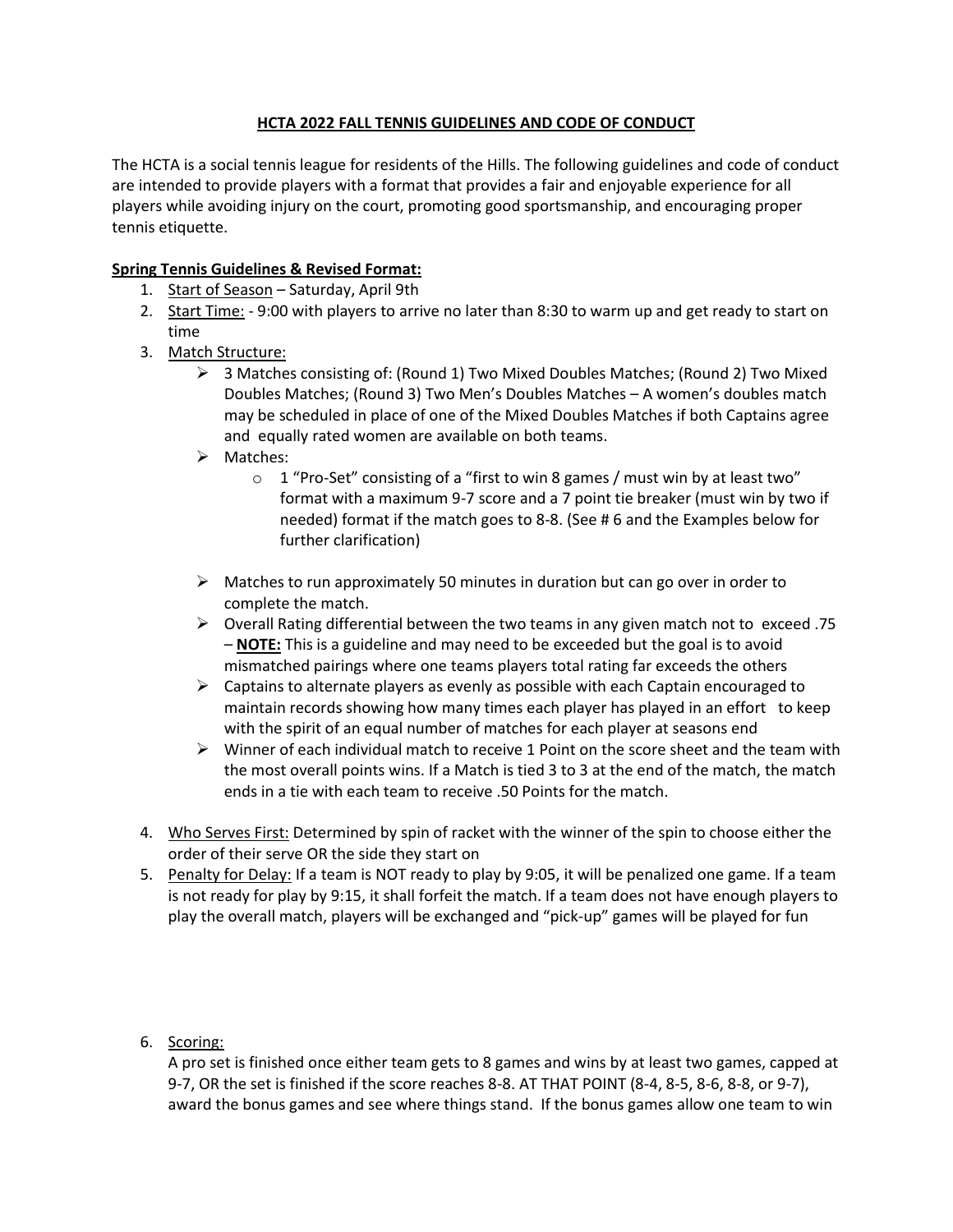by one or more games (ie. 10-8 or 11-7) then the set is done. If after awarding the bonus games, the match become tied, then a 7 point tie breaker is played

Full ratings are in effect and the team with the lower combined rating receiving one *bonus game* for each quarter point (.25) difference, added to the score at the end of the set AND one *bonus point* for each quarter point (.25) difference to be awarded during the tie-breaker as well (if needed). Bonus games and points are awarded at the "8 game, win by two trigger" (in the pro set) and 7 points (in the tie breaker). Match is over if someone is ahead by one or more games in the pro-set (after any bonuses are awarded), or if tied at 8-8 after bonus games are awarded, a tie breaker is played. Upon reaching the 7 point "trigger" in tie breaker, bonus points are awarded at that time and the tiebreaker must then be won by two points. Play on until this is achieved." See examples below

**NOTE:** For each individual match, the expectation is that the overall rating differential between the two teams is not to exceed .75. As an example, if Team A has two 3.75 players (7.5 Total), Team B (their opponent) should not have an overall rating of less than 6.75 or greater than 8.25 in an effort to keep the two teams as evenly matched as possible.

#### Scoring Examples:

- A) Team A has two 4.0 players and is playing against team B who has two 3.75 players so team B receives 2 bonus games for their match to be awarded once either team wins 8 games. Team A ends up going ahead 8 – 6 BUT since team B receives 2 bonus games at that point in the match (8 game, win by two trigger) the match is now tied 8 to 8 and a tie breaker is to be played. Team B also receives 2 bonus points during the tie-breaker upon one team getting to 7 points in the TB. Team A goes ahead 7 to 5 in but since team B is now awarded their 2 points, the TB is now actually tied 7-7 and play continues with no additional bonus points being awarded and team B ends up winning the TB 10-8 and therefore the overall match.
- B) Same two teams are playing but after getting to 7-7 in the match, Team A then goes ahead 8-7. Keep playing another game!! Stop at either 8-8 or 9-7. Award the 2 bonus games to Team B and either Team B wins 10-8, or the match is tied 9-9 and the tie-breaker is required.

Note: If Team B had received THREE bonus games in this scenario (a .75 rating difference between A and B) then at 8-6, match is over and Team B would win 9-8 (you can win the match by ONE GAME ONLY AFTER BONUS IS ADDED). If it was 8-8 in this scenario, Team B would win 11-8. If it was 9-7, Team B would win 10-9. No tiebreaker would be required in any of those scenarios in this "Note". If match ended 8-5 (one team reaching 8 and winning by two or more), with Team B behind, they'd get 3 bonus games and match would be tied 8- 8 and a tie breaker would be played".

7. Exchange of Line-Ups: Away team captain must email the line-up to the Home Team Captain by noon on the Thursday prior to the match and the Home Team captain must send the final Line-Up back to the Away Team captain by noon on Friday – No further changes permitted except for a sickness brought to the attention of the opposing team's captain no later than Friday evening. NOTE: In the event of no shows or sickness on the Saturday of a match, a forfeit of the match is to be awarded *unless* the opposing team captain agrees to allow a substituted player.